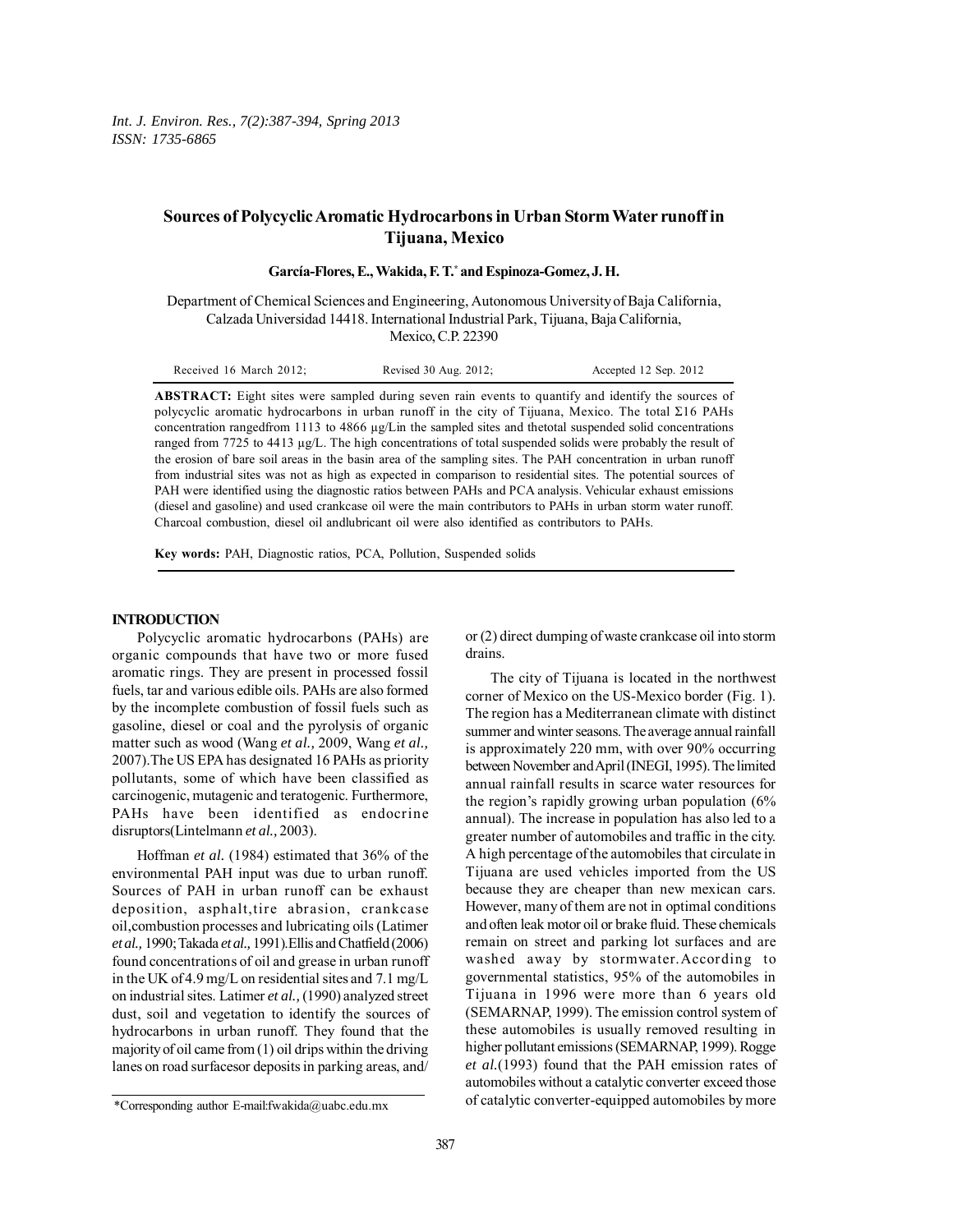than 26-fold.Mijangos-Montiel*et al.* (2010) found high concentrations of total suspended solids (TSS) in stormwater runoff from gas stations and sites with residential land use in Tijuana. For gas stations, TSS concentration ranged from 204 to 11561 mg/L and for residential sites from 121 to 6717 mg/L. They also found high concentrations of oil and grease, ranging from non-detectable to 3436 mg/L for gas stations and 6 to 138 mg/L for residential sites. Garcia-Flores *et al.* (2010) found a concentration range between 3850 and 14200 mg kg-1forn-Hexane Extractable Material (HEM) and a concentration range between1870 and 7069 mg Kg-1 forSilica Gel Treated n-Hexane Extractable Material (SGTHEM) in street debris. Treatment of HEM with silica gel generates a material known as Silica Gel Treated n-Hexane Extractable Material (SGTHEM). The aforementioned treatment effectively removes vegetable oils, animal fats and related matter from HEM. The compounds remaining after treatment are the total petroleum hydrocarbons.

The location of the sampling sites is shown in Fig. 1. Four sites have predominantly residential land use (SR1, SR2, SR3 and SR4). TheSR1, SR2 and SR3 sites alsocontain several auto repair shops, street food vendors and drain areas from houses owned by lowincome families. Their approximate population density is 63 inhabitants/ha. Site SR4 drains an area of approximately 13 ha with a higher population density (92 inhabitants/ha) which is populated mainly by high-

income families. Site SCT has commercial and transport land use and is located by a bus terminal. Site SCR,drains a mix of residential, commercial and industrial land uses. Sites SI1 and SI2 are located within a zone of industrial land use. The predominant industries in these sampling sites are called "maquiladoras" which are foreign owned facilities that produce mainly electronic, medical and plastic products. Table 1 shows the characteristics of the sampling sites.

## **MATERIALS & METHODS**

Eight sites were sampled in seven rain events during the 2009-2010 rain season. The characteristics of the rain events sampled are shown in Table 2. In all the sites the samples were taken directly from roads and stormwater drains and inlets. Sampling was conducted by manual sampling techniques. Two samplings were conducted in each site within two hours after the rain started. In every sampling a pre-cleaned stainless steel bucketwas dippedinto the flow andthe sample wascollected withtwo clean 1 L glass bottles.The used crankcase oil sample was collected directly from the oil change (at 3000 miles)of a 1993 model automobile and the asphalt sample was taken directly from the rubble of a road repair site located in the study area. A known amount of each ofthese environmental samples was diluted in dichloromethane and cleaned using silica gel columns. The extracts were concentrated and



**Fig. 1.The study area showing the sampling sites**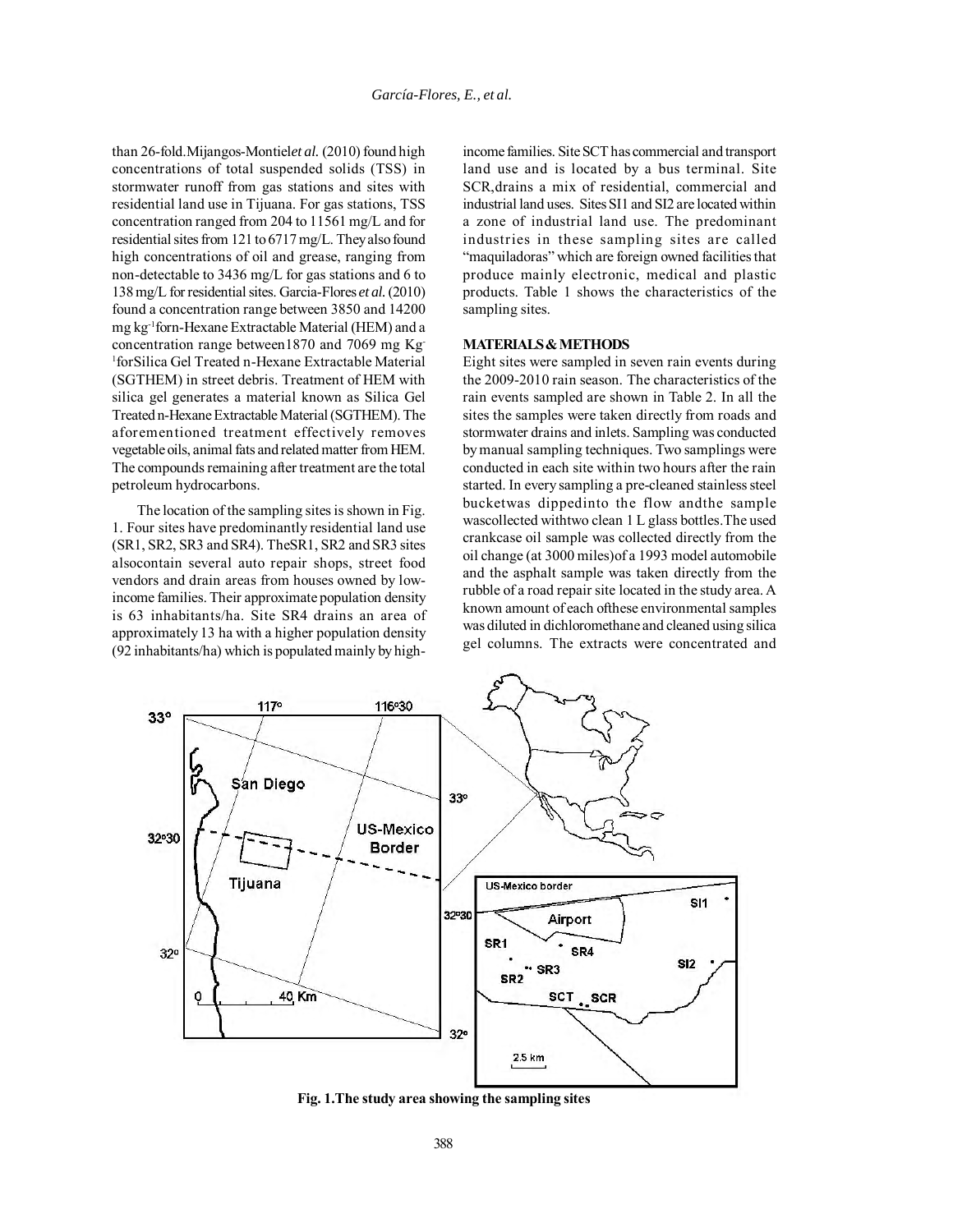| <b>Site</b>     | Land use                                  | Area (ha) | % pervious area | Average % slope |
|-----------------|-------------------------------------------|-----------|-----------------|-----------------|
| SR <sub>1</sub> | Residential and<br>commercial             | 3.8       | 30              | 12.2            |
| SR <sub>2</sub> | residential                               | 8.0       | 12              | 4.0             |
| SR <sub>3</sub> | residential                               | 13.0      | 10              | 3.4             |
| SR4             | residential                               | 13.9      | 17              | 3.2             |
| <b>SCT</b>      | Commercial and<br>transport               | 3.9       | 7               | 1.8             |
| <b>SCR</b>      | Commercial, industrial<br>and residential | 163       | 33              | 7.0             |
| SI1             | Industrial                                | 20        | 9               | 0.7             |
| SI <sub>2</sub> | Industrial                                | 69        | 8               | 5.1             |

**Table 1. Sampling site characteristics**

**Table 2. Characteristics of the rain events sampled**

| Rain<br>event | Date<br>month-day-)<br>year) | Average<br>rainfall<br>intensity<br>(mm/hr) | <b>Maximum</b><br>rainfall<br>intensity<br>(mm/hr) | <b>To tal</b><br>rainfall<br>(mm) | Dry days prior to<br>rainfall event<br>(days) |
|---------------|------------------------------|---------------------------------------------|----------------------------------------------------|-----------------------------------|-----------------------------------------------|
|               | 11-28-2009                   | 1.6                                         | 4.0                                                | 10.4                              | 39                                            |
| າ             | 12-12-2009                   | 4.5                                         | 6.0                                                | 48.8                              | 13                                            |
| 3             | $1 - 18 - 2010$              | 3.8                                         | 9.0                                                | 14.5                              | 27                                            |
| 4             | $2 - 05 - 2010$              | 2.3                                         | 4.0                                                | 6.9                               | 17                                            |
|               | $2 - 20 - 2010$              | 2.2                                         | 3.0                                                | 8.9                               | 14                                            |
| 6             | $2 - 27 - 2010$              | 2.2                                         | 5.0                                                | 26.4                              | 6                                             |
|               | $3 - 06 - 2010$              | 1.0                                         | 1.0                                                | 2.5                               |                                               |

analyzed for the presence of 16 PAHs using the techniques described in the following paragraph.

A standard surrogate (SUPELCO,Base-neutral surrogate spike mix 4-8925) was added to the aqueous samples to calculate recoveries in the extraction process. Then,the aqueous samples were extracted following EPAmethod 3510C. Sample pH was adjusted by adding five mL of 50% NaOH, and then subjected to three extractions with60 mL of dichloromethane; the extract was treated with anhydroussodium sulfate to eliminateremnant water. Finally, the extract was concentrated using a turbo vap500(Zymark®). After adding internal standards (Supelco 4 8902), the concentratedextracts were analyzed for PAHs by GC/ MS(Agilent® 6890, with a 5973N mass selective detector)equipped with aHP-5MS 5% Phenyl Methyl Siloxane column (30m,  $0.25$  mm id, film  $0.25$  µm) in selected-ionmonitoring (SIM) mode. Helium was used as the carriergas at aflow rate of 1 mL/min. The GC oven programconsisted of an initial temperature of 55°C (1 min hold), increasing to  $320^{\circ}$ C at a rate of  $25^{\circ}$ C/min and then holding this temperature for 11.4 min (total run time:22 min).

The identity of each PAH was confirmed using a standard PAH mixture with16 PAHs. (TCL PAH Mix, Supelco, No. 48905-U). The analyzed PAHs were naphthalene (NAP), acenaphthylene (ACY), acenaphthene (ACE), fluorene (FLO), phenanthrene (Phen), anthracene (ANT), fluoranthene (FL), pyrene (PYR), benzo[a]anthracene (BaA), chrysene (CHY), benzo[b]fluoranthene (BbF), benzo[k]fluoranthene (BkF), benzo[a]pyrene (BaP), dibenzo[a,h]anthracene (DahA), benzo[g,h,i]perylene (BghiP) and indeno[1,2,3 cd]pyrene (IcdP). Average recoveries for the16 PAHswere 82  $\pm 8\%$  (NAP), 83 $\pm 9\%$  (ACY), 95±13%(ACE), 77±13% (FLO), 101±11% (Phen), 90±12% (ANT), 90±11% (FL), 84±11% (PYR), 83±11% (BaA), 85±11% (CHY), 114±15.6% (BkF), 109±11% (BbF), 89±11%(BaP), 90±13% (IcdP), 85±17% (DahA) and 82±14% (BghiP).

### **RESULTS& DISCUSSION**

The rangeand mean concentrations of PAH and total suspended solids (TSS) found in the sampling sites are shown in Table 3. The highestmean TSS concentration was observed in SR1(4412µg/L), which has a high percentage of pervious surface (30%), mostly steep unpaved streets.The second highest mean TSS concentration was found in SCT (3312µg/ L), the main reason for which may be the solids transported by runoff from a stable and arodeo located in the basin area of this sampling site. The highest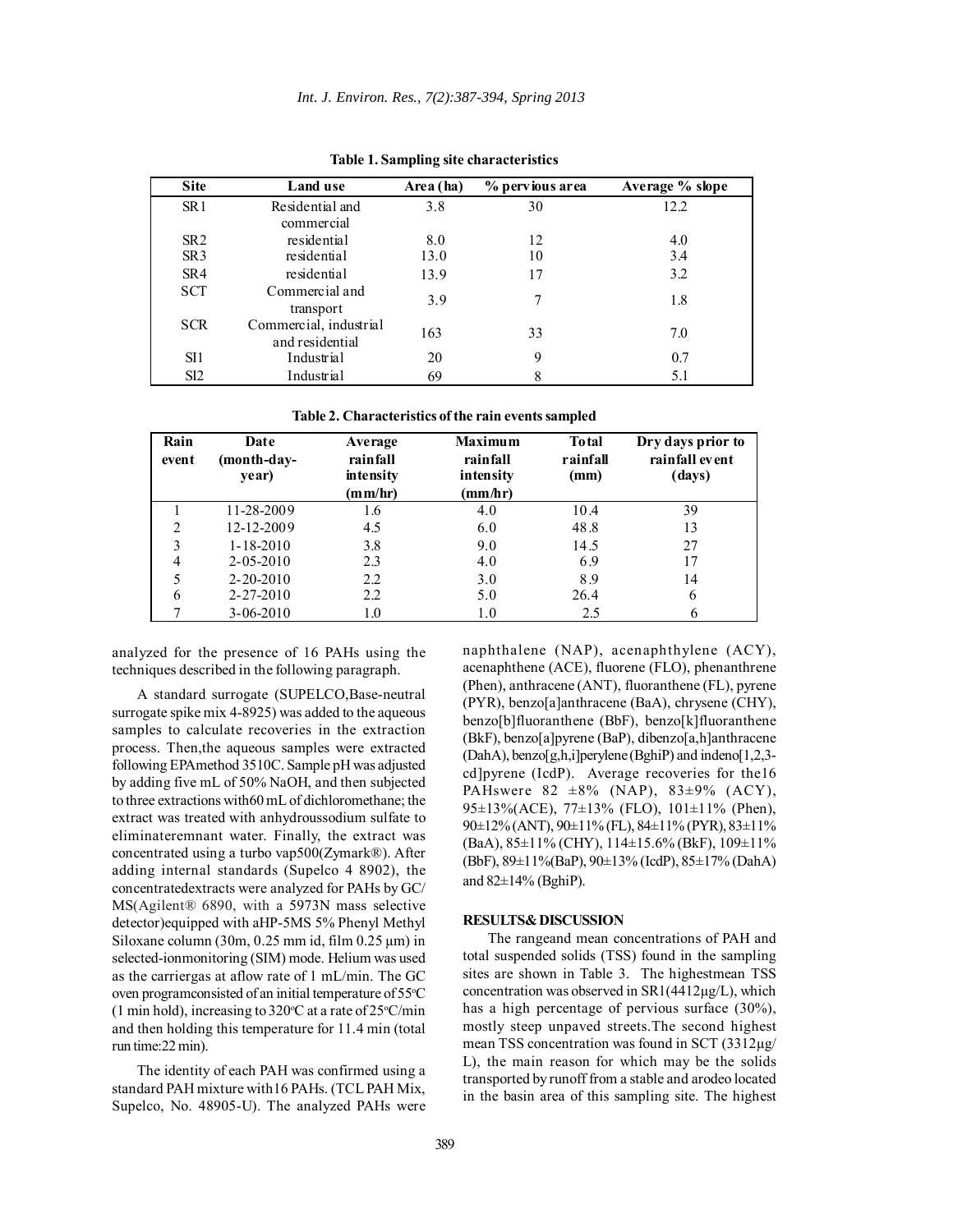|                                       |                 |                 |                 | <b>SITES</b> |            |            |         |         |
|---------------------------------------|-----------------|-----------------|-----------------|--------------|------------|------------|---------|---------|
| Parameter                             | SR <sub>1</sub> | SR <sub>2</sub> | SR <sub>3</sub> | SR4          | <b>SCT</b> | <b>SCR</b> | SI1     | SI2     |
| <b>NAP</b>                            | 316             | 190             | 89              | 220          | 249        | 107        | 106     | 217     |
| <b>ACY</b>                            | 40              | 23              | 17              | 26           | 40         | 23         | 16      | 30      |
| <b>ACE</b>                            | 59              | 49              | 43              | 50           | 74         | 55         | 33      | 60      |
| <b>FLO</b>                            | 187             | 70              | 51              | 76           | 164        | 58         | 54      | 140     |
| Phen                                  | 769             | 321             | 196             | 220          | 491        | 193        | 171     | 379     |
| <b>ANT</b>                            | 213             | 137             | 104             | 97           | 150        | 103        | 97      | 133     |
| FL                                    | 447             | 153             | 107             | 91           | 257        | 105        | 114     | 170     |
| <b>PYR</b>                            | 767             | 324             | 216             | 239          | 579        | 187        | 197     | 386     |
| BaA                                   | 194             | 56              | 40              | 47           | 107        | 53         | 60      | 76      |
| <b>CHY</b>                            | 606             | 250             | 179             | 209          | 414        | 132        | 151     | 287     |
| <b>BbF</b>                            | 280             | 119             | 91              | 110          | 184        | 67         | 110     | 144     |
| <b>BkF</b>                            | 126             | 54              | 53              | 54           | 107        | 60         | 57      | 81      |
| BaP                                   | 320             | 129             | 156             | 140          | 236        | 55         | 96      | 161     |
| IcdP                                  | 173             | 107             | 89              | 99           | 151        | 68         | 97      | 127     |
| DahA                                  | 103             | 46              | 34              | 44           | 84         | 28         | 43      | 59      |
| BghiP                                 | 311             | 156             | 117             | 149          | 236        | 90         | 110     | 187     |
| Range of                              | 1030-           | $540 -$         | $810 -$         | $1020 -$     | $1630-$    | 640-       | 490-    | 880-    |
| $\Sigma16$ PAH                        | 11600           | 3770            | 3290            | 2650         | 7190       | 2070       | 2370    | 3160    |
|                                       | (4866)          | (2177)          | (1577)          | (1767)       | (3483)     | (1137)     | (1507)  | (2594)  |
| $\Sigma16$<br><b>SD</b><br><b>PAH</b> | 3582            | 1129            | 831             | 605          | 1912       | 751        | 733     | 1973    |
| TSS(mg)                               | 484-            | $604 -$         | $740-$          | $456 -$      | $1023 -$   | $348 -$    | $411 -$ | $322 -$ |
| L)                                    | 11124           | 3625            | 4673            | 1232         | 9273       | 3336       | 2076    | 1896    |
|                                       | (4412)          | (1778)          | (1899)          | (725)        | (3312)     | (3068)     | (1334)  | (1480)  |
| SD TSS                                | 3540            | 1060            | 1443            | 349          | 3516       | 2285       | 545     | 1483    |

390

**Table 3. Mean PAH concentrations (µg/L), range, mean (in brackets) and standard deviation (SD) of Σ16 PAH, Range, mean (in brackets) and SD of TSS in the sampling sites, in bold the six highest PAH concentrations**

SD: standard deviation. TSS: Total suspended solids

mean of the Σ16 PAH was found in SR1 (4866  $\mu$ g/kg), which has commercial and residential land usesin its basin area. These concentrations are slightly lower than those found in sites with industrial land use. The second highest mean Σ16 PAH concentration was found in SCT, which is higher than the concentration observed in the industrial sites (SI1 and SI2). The high concentrations observed in SR1 and SCT in comparison with the other sites are possibly due to their small basin areas. The mean concentrations of Σ16 PAH in the industrial sites were 1507 and 2594 µg/Lfor SI1 and SI2, respectively. The concentration in site SI2 was higher than in all the residential sites except SR1. The mean concentration found in SI1 is comparable to the mean concentration found in SR3 and SR4. The main type of industryfound inthese sites are manufacturing plants, thus, the PAHs originate chiefly from the wash off from parking lots and roads, and vehicle exhaust emissions from heavy diesel trucks. The difference in mean PAH concentrations between industrial and residential land use sites were not as high as might be expected. The three most abundant PAHs in all sites were PYR>PHEN>CHY. These three PAHs account for

between 35 and 46% of the total Ó16PAH concentration. NAP, FL, BghiP and BaP are also abundant in the samples: their concentration ranges from 22 to 26% of the total Ó16PAH, although NAP is the third most abundant PAH in site SR4.

The ratios of low molecular weight (LMW) versushigh molecular weight (HMW)PAH's have been used for the identification of PAH sources (Soclo*et al.,* 2000; Brown and Peake, 2006). LMW/HMW PAHratios <1 are derived from pyrogenic sources, such as the incomplete combustion of fossil fuels or wood. On the other hand, LMW/HMW PAH ratios >1 originate from petrogenic sources such as fuel oil or light refined petroleum products. All of the ratios shown in Table 4 were lower than 1 suggesting that the sources of PAHs in the stormwater from the sampled sites are mainly of pyrogenic nature.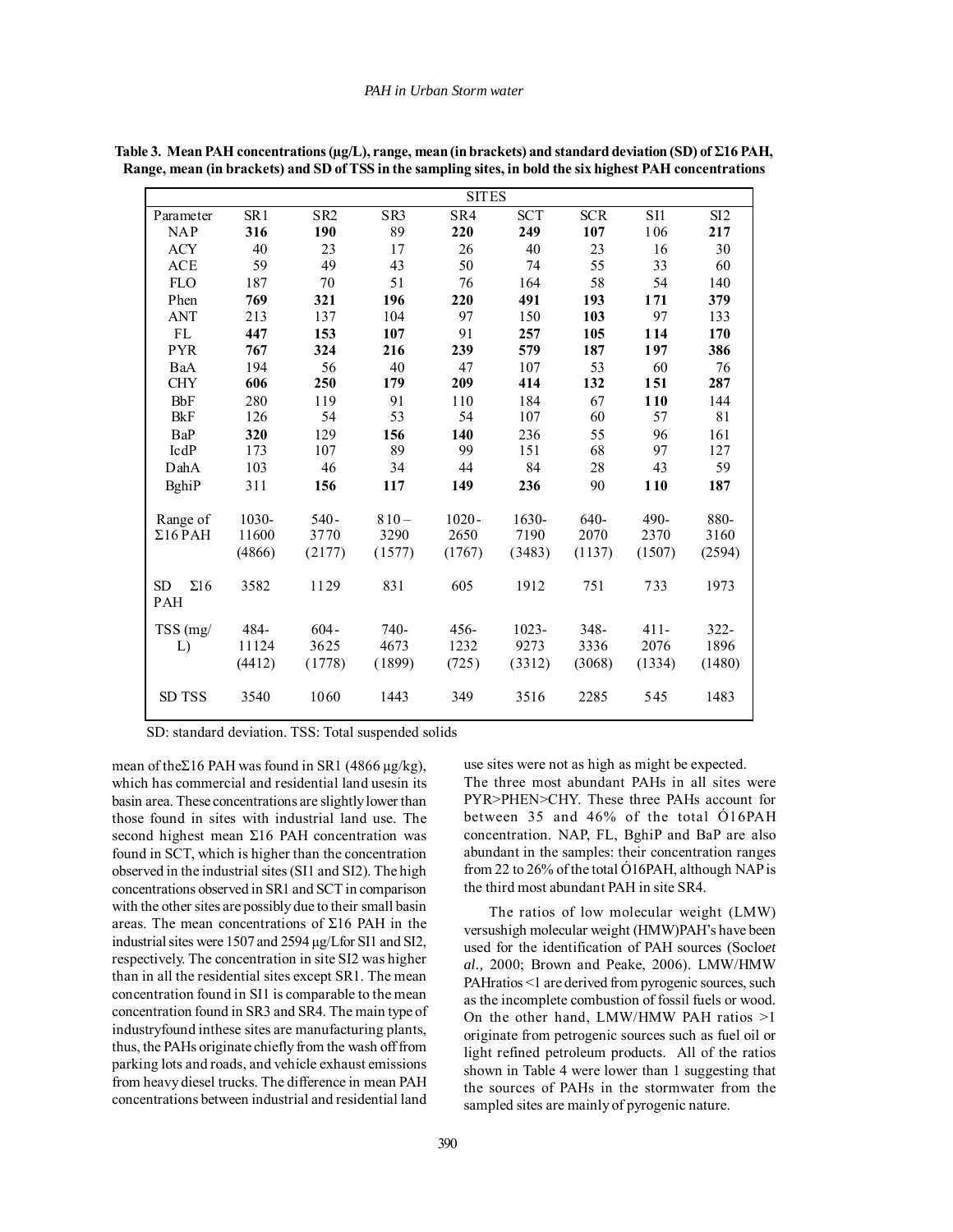| <b>Site</b>                         |                | <b>LMW/HM</b><br>W | <b>ANT/178</b><br>FL/<br><b>PYR+FL</b> |                    | <b>BaA/228</b>      | $I123P/(I123P+Bgh1P)$ |  |
|-------------------------------------|----------------|--------------------|----------------------------------------|--------------------|---------------------|-----------------------|--|
|                                     |                |                    |                                        |                    |                     |                       |  |
| SR <sub>1</sub>                     |                | 0.49               | 0.23                                   | 0.35               | 0.29                | 0.36                  |  |
| ${\sf SR2}$                         |                | 0.53               | 0.34                                   | 0.33               | 0.22                | 0.43                  |  |
| SR <sub>3</sub>                     |                | 0.41               | 0.35                                   | 0.33               | 0.21                | 0.43                  |  |
| SR4                                 |                | 0.52               | 0.37                                   | 0.26               | 0.16                | 0.40                  |  |
| <b>SCT</b>                          |                | 0.49               | 0.26                                   | 0.28               | 0.20                | 0.38                  |  |
| <b>SCR</b>                          |                | 0.63               | 0.33                                   | 0.35               | 0.28                | 0.33                  |  |
| SI1                                 |                | 0.50               | 0.36                                   | 0.37               | 0.28                | 0.44                  |  |
| SI2                                 |                | 0.55               | 0.32                                   | 0.32               | 0.23                | 0.39                  |  |
| Gasoline                            |                |                    |                                        |                    |                     |                       |  |
| combustion                          |                |                    | $0.11 - 0.22$ <sup>ab</sup>            | $0.44 - 0.6^{a,b}$ | $0.33 - 0.57^{a,b}$ | $0.09 - 0.22^{a,b}$   |  |
| Diesel<br>combustionb               |                |                    | $0.06 - 0.16$                          | $0.28 - 0.50$      | $0.27 - 0.49$       | $0.25 - 0.35$         |  |
| Charcoal<br>combustion <sup>d</sup> |                | 0.4                | 0.36                                   | 0.47               | 0.6                 | 0.84                  |  |
| Used                                | $1^{\circ}$    | 0.90               | 0.10                                   | 0.35               | 0.54                | 0.32                  |  |
| Crankcase                           | 2 <sup>d</sup> | 0.68               | 0.37                                   | 0.41               | 0.67                | 0.47                  |  |
| oil                                 | $3^e$          |                    | 0.25                                   | 0.38               | 0.54                | 0.41                  |  |
| Asphalt                             | $1^{\circ}$    | 0.24               | 0.09                                   | 0.13               | 0.37                | 0.00                  |  |
|                                     | $2^f$          |                    | 0.10                                   | 0.30               | 0.26                | 0.00                  |  |
|                                     | 3 <sup>e</sup> |                    | 0.14                                   | 0.43               | 0.28                | 0.31                  |  |
| Tire debris <sup>e</sup>            |                |                    | 0.12                                   | 0.26               | 0.21                | 0.11                  |  |

**Table 4. Diagnostic ratios between PAHs in stormwater, combustion sources and environmental samples**

LMW: Low molecular weight PAHs; HMW: High molecular weight PAHs.

<sup>a</sup>Rogge et al. (1993); <sup>b</sup>Yunker *et al.* (2002), *°*This study, <sup>d</sup>Wang *et al.* (2000), *°Boonyatumanond et al.* (2007), f Brandt and DeGroot (2001).

Table 4 also lists the diagnostic ratios between PAHs in storm water, e.g. ANT/ANT+Phen, FL/ PYR+FL, BaA/BaA+CHY and I123P/I123P+Bgh1P, which were used to investigate their origin. The diagnostic ratio values from this study were compared with those reported in the literature. A ratio ofanthracene to anthracene plus phenanthrene(Ant/ 178)<0.10 indicates the presence of petroleum while a ratio >0.10 is taken as a dominance of combustion processes (Budzinski*et al.* 1997). The ratio Ant/178 ranged from 0.23 to 0.37 in the sampling sites indicating that combustion or pyrogenic sources are the main source of PAHs. The Ant/178 ratios showed that the main source of PAH in SR1 may be gasoline exhaust, and diesel exhaust in SCT. The predominance of diesel exhaust in SCT is in accordance with its land use as two bus stations are located within the site. Used crankcase oil seems to be the main source in the rest of the sites since all of the ratios are close to the value of 0.37. The ratio value for charcoal combustion is similar to that of used crankcase oil, but is very unlikely to bethe main PAH source, especially in the industrial sites. Used crankcase oil has a pyrogenic profile because it becomes contaminated through direct contact with exhaust gases in the engine cylinders (Wang *et al.,* 2000).

Aratio value forfluoranthene to fluoranthene plus pyrene (Fl/ PYR+Fl) of 0.5 is usually defined as the petroleum/combustion transition point (Budzinsky*et al.* 1997); in this case,this point is not definitive as the ratio ant/178 value of 0.1 (Yunker*et al.*, 2002). The Fl/ PYR+Fl ratio values are below 0.5 for most petroleum samples and above 0.5 for kerosene, grass, coal and wood combustion. In the case of gasoline, diesel, fuel oil and crude oil combustion, and emissions of cars and trucks the FL/PYR+FL ratiois below 0.5 (Yunker*et al.*, 2002). The FL/PYR+FL values in this study range from 0.26 to 0.37, withratiovalues >0.30 being the most prevalent. Values of 0.26 and 0.28 were observed in SR4 and SCT. The values found in SCT suggested that the main source is diesel exhaust, and in SR4 another source is possible inwhich the main component is NAP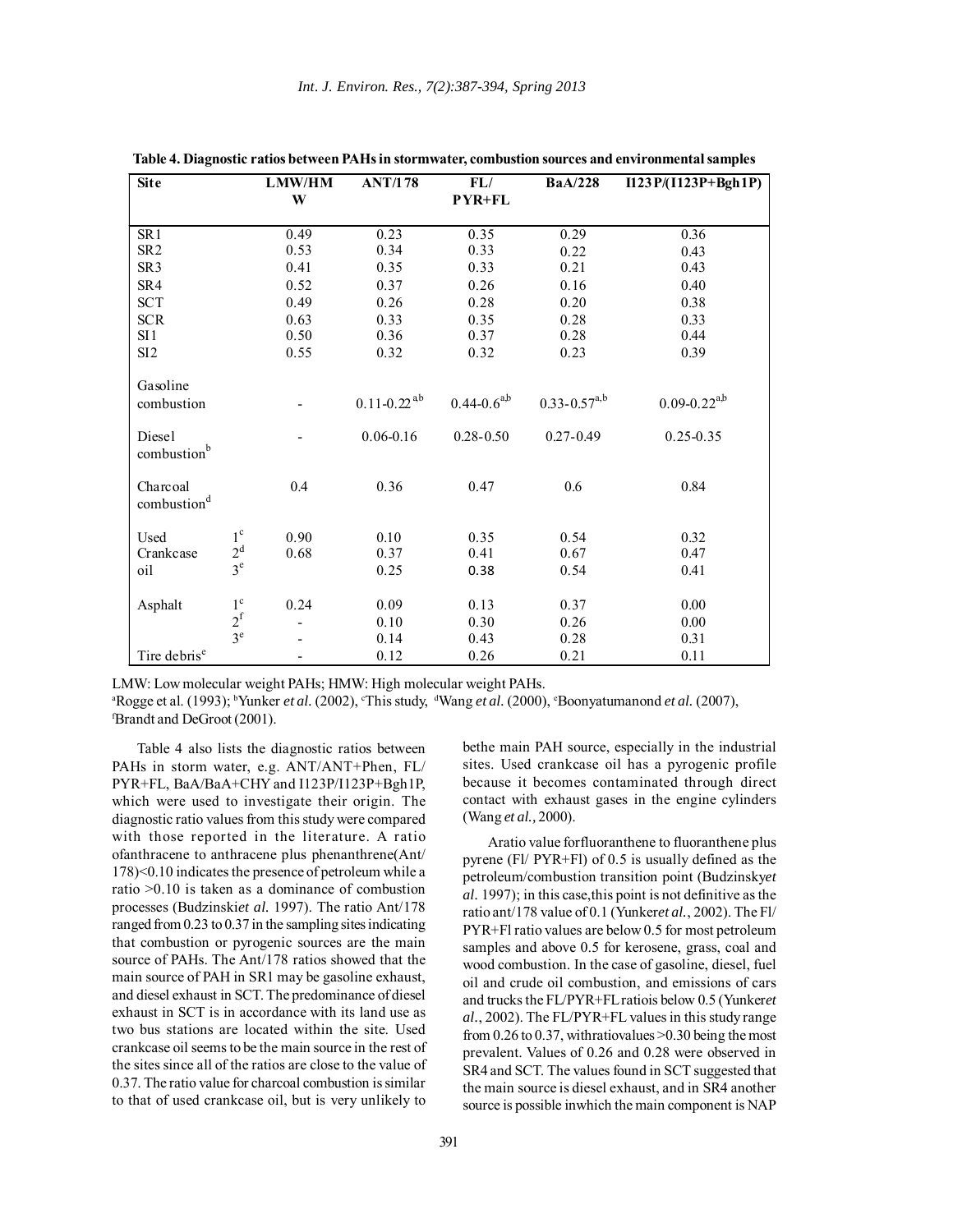(Table 3). For the rest of the sites with ratio values  $>0.3$ it is suggestedthat the main source may be used crankcase oil. However, other sources (asphalt, gasoline and diesel combustion) may also contribute to the load ofPAHs in these sites.

The ratio BaP to Bap plus CHY (BaP/228) is also used to evaluate the contribution of vehicular emissions. Several authors have found different values, for example,Gogou*et al.* (1996) reported a value of 0.33 for an urban environment where circulation of catalytic converter-equipped automobiles was predominant. Yunker*et al.* (2002) stated that BaA/228 ratios <0.20 imply petroleum, from 0.2 to 0.35 indicate either petroleum or combustion and >0.35 imply combustion. In this study, the ratio values range from 0.16 to 0.29 suggesting that combustion processes are the main PAH sources. The lowest BaA/228 value was found in SR4,with a value of 0.16, which would implicate petroleum derived compounds such as diesel oil or lubricant oil (ratio value 0.26, Yunker*et al*., 2002).

The I123P/I123P+Bgh1P ratio values <0.2 likely imply petroleum, between 0.2 and 0.50 liquid fossil fuel combustion, and ratios >0.5 imply grass, wood and coal combustion (Yunker*et al* 2002). I123P/ I123P+Bgh1Pratio values found in this study range from 0.36 to 0.44 (Table 4) indicating that liquid fossil fuel combustion is the main PAH source. Comparing our results with the ratio values of I123P/I123P+Bgh1P, then, the most probable PAH sources are diesel combustion and used crankcase oil.

Principal component analysis (PCA) has been used as a tool to identify pollution sources and to statistically select independent source tracers (Guo*et al.* 2003, Nava-Martinez *et al*, 2011). Results from the application of PCA to all sites are presented in Tables 5 and 6. For SR1, SR2, SR4, SCT and SI2, two components were identified that contribute to 95, 93, 95, 97 and 96% of the variability, respectively (Tables 5 and 6). As for sites SR3, SCR and SI1, three factors were responsible for 96, 95 and 96% of the variance, respectively. The predominant component in SR1, SR2, SCT and SI2 consisted of PYR, PHEN and CHRY. These components range between 81 and 89% of the variance in these sites. PYR, PHEN and CHRY were found the predominant PAHs in diesel soot in a study conducted in Thailand (Boonyatumanond*et al*. 2007), indicating that diesel exhaust is the main source of PAHs in these sites. This is consistentwiththemain land use of these sites. In the basin areas of SR1 and SR2, old public transportbuses circulate constantly. Similarly, in the SI2 site, there is constant circulation of semi-trucks (freight trucks), which are used to transport goods manufacturedin the area. The second component in these sites (SR1, SR2, SCT and SI2) ranges from 6 to 15% of the variance. The PAHs in all of the second components allowed us to identify gasoline exhaust as the second main source in SR1, SR2, SCT and SI2.

For SR3, Phen, ANT, PYR and BaP are the main components that contribute 76% of the variance. The PAH profile for used crankcase oil from Boonyatumanond*et al.* (2007) indicates that these

|               |      | SR1     |                | SR <sub>2</sub> |                | SR3     |                |                | SR4     | <b>SCT</b> |         |
|---------------|------|---------|----------------|-----------------|----------------|---------|----------------|----------------|---------|------------|---------|
|               | P1   | P2      | P <sub>1</sub> | P2              | P <sub>1</sub> | P2      | P <sub>3</sub> | P <sub>1</sub> | P2      | P1         | P2      |
| <b>NAP</b>    | 0.06 | 0.04    | 0.31           | $-0.59$         | 0.14           | $-0.66$ | $-0.25$        | 0.81           | $-0.35$ | 0.02       | $-0.60$ |
| <b>ACY</b>    | 0.02 | 0.01    | 0.04           | $-0.04$         | 0.04           | $-0.01$ | 0.10           | 0.04           | 0.02    | 0.01       | $-0.01$ |
| <b>ACE</b>    | 0.01 | 0.01    | 0.01           | 0.02            | 0.07           | 0.03    | 0.07           | 0.03           | 0.11    | 0.02       | 0.00    |
| <b>FLO</b>    | 0.10 | $-0.16$ | 0.10           | $-0.11$         | 0.09           | $-0.10$ | 0.18           | 0.16           | 0.00    | 0.12       | $-0.32$ |
| Phen          | 0.43 | 0.07    | 0.62           | $-0.36$         | 0.42           | $-0.30$ | 0.54           | 0.48           | 0.10    | 0.41       | $-0.35$ |
| ANT           | 0.14 | 0.22    | 0.00           | 0.10            | 0.42           | $-0.30$ | 0.54           | 0.04           | 0.13    | 0.00       | $-0.05$ |
| FL            | 0.37 | 0.38    | 0.23           | 0.18            | 0.22           | 0.20    | $-0.30$        | 0.11           | 0.30    | 0.34       | 0.08    |
| <b>PYR</b>    | 0.53 | 0.17    | 0.55           | 0.29            | 0.50           | $-0.22$ | $-0.13$        | 0.20           | 0.58    | 0.53       | $-0.28$ |
| BaA           | 0.11 | 0.05    | 0.09           | 0.13            | 0.12           | 0.03    | 0.04           | 0.01           | 0.27    | 0.13       | 0.08    |
| <b>CHY</b>    | 0.41 | $-0.84$ | 0.34           | 0.36            | 0.28           | $-0.01$ | $-0.57$        | 0.12           | 0.29    | 0.49       | 0.19    |
| <b>BbF</b>    | 0.22 | $-0.04$ | 0.10           | 0.22            | 0.20           | 0.13    | $-0.09$        | 0.08           | 0.23    | 0.17       | 0.14    |
| BkF           | 0.08 | 0.10    | 0.03           | 0.14            | 0.10           | 0.14    | $-0.06$        | 0.00           | 0.13    | 0.17       | 0.19    |
| BaP           | 0.24 | 0.17    | 0.09           | 0.25            | 0.47           | 0.49    | 0.27           | 0.02           | 0.34    | 0.21       | 0.33    |
| IcdP          | 0.09 | 0.05    | 0.02           | 0.21            | 0.11           | 0.19    | $-0.26$        | $-0.01$        | 0.12    | 0.13       | 0.20    |
| DahA          | 0.08 | 0.06    | 0.02           | 0.13            | 0.04           | 0.08    | $-0.02$        | 0.02           | 0.08    | 0.10       | 0.15    |
| <b>B</b> ghiP | 0.23 | 0.07    | 0.13           | 0.23            | 0.19           | 0.19    | $-0.11$        | 0.04           | 0.24    | 0.19       | 0.24    |
|               |      |         |                |                 |                |         |                |                |         |            |         |
| % var         | 0.89 | 0.06    | 0.81           | 0.12            | 0.76           | 0.13    | 0.07           | 0.72           | 0.23    | 0.85       | 0.12    |
| Acc           | 0.89 | 0.95    | 0.81           | 0.93            | 0.76           | 0.89    | 0.96           | 0.72           | 0.95    | 0.85       | 0.97    |

**Table 5. PCA analysis of PAHs in stormwater at SR1, SR2, SR3 and SCT sites**

% var: % variance. Acc: accumulated variance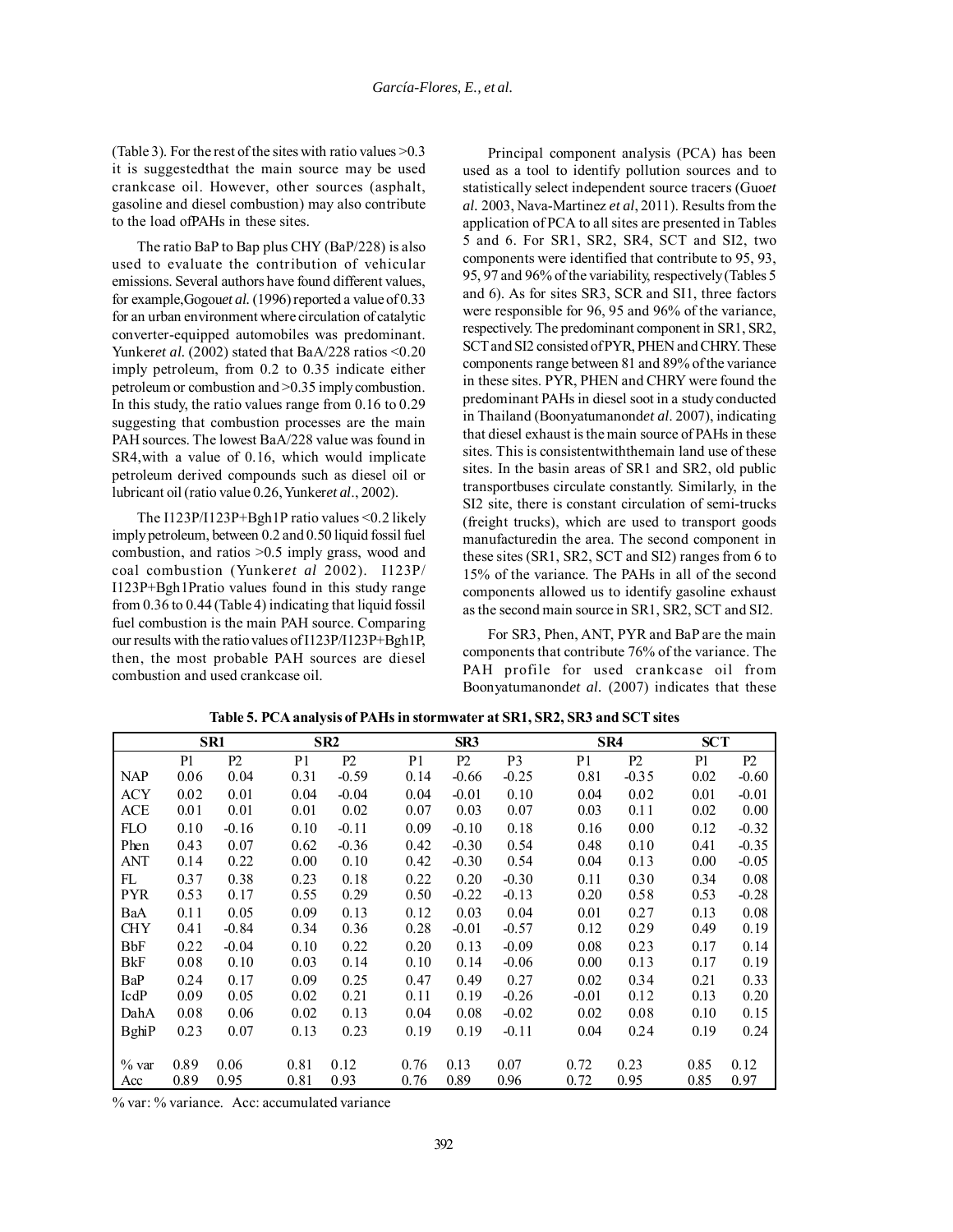|               |                | <b>SCR</b> | SI1            |                |                |                | SI2            |         |
|---------------|----------------|------------|----------------|----------------|----------------|----------------|----------------|---------|
|               | P <sub>1</sub> | P2         | P <sub>3</sub> | P <sub>1</sub> | P <sub>2</sub> | P <sub>3</sub> | P <sub>1</sub> | P2      |
| <b>NAP</b>    | $-0.06$        | 0.84       | $-0.16$        | 0.08           | $-0.52$        | 0.46           | 0.15           | $-0.34$ |
| <b>ACY</b>    | $-0.02$        | 0.10       | $-0.02$        | 0.02           | $-0.08$        | 0.05           | 0.02           | $-0.04$ |
| <b>ACE</b>    | $-0.02$        | 0.00       | 0.36           | 0.03           | $-0.04$        | $-0.02$        | 0.02           | $-0.02$ |
| <b>FLO</b>    | 0.02           | 0.14       | $-0.01$        | 0.05           | $-0.19$        | 0.08           | 0.18           | $-0.52$ |
| Phen          | 0.02           | 0.44       | 0.33           | 0.27           | $-0.56$        | 0.10           | 0.48           | $-0.52$ |
| <b>ANT</b>    | 0.05           | 0.03       | 0.72           | 0.24           | 0.18           | 0.28           | 0.08           | $-0.07$ |
| FL            | 0.36           | $-0.08$    | 0.04           | 0.30           | 0.00           | $-0.04$        | 0.23           | 0.01    |
| <b>PYR</b>    | 0.45           | 0.09       | 0.21           | 0.55           | $-0.18$        | $-0.43$        | 0.60           | 0.29    |
| BaA           | 0.25           | $-0.03$    | 0.05           | 0.20           | 0.17           | 0.19           | 0.10           | 0.05    |
| <b>CHY</b>    | 0.59           | $-0.09$    | $-0.14$        | 0.50           | 0.02           | $-0.14$        | 0.45           | 0.23    |
| <b>BbF</b>    | 0.22           | 0.01       | $-0.09$        | 0.14           | 0.21           | 0.12           | 0.16           | 0.17    |
| BkF           | 0.11           | 0.05       | 0.11           | 0.14           | 0.21           | 0.12           | 0.09           | 0.03    |
| BaP           | 0.11           | 0.16       | $-0.29$        | $-0.05$        | $-0.02$        | $-0.60$        | 0.12           | 0.13    |
| IcdP          | 0.33           | 0.11       | $-0.16$        | 0.20           | 0.33           | 0.16           | 0.08           | 0.23    |
| DahA          | 0.10           | 0.05       | $-0.08$        | 0.11           | 0.16           | 0.09           | 0.06           | 0.10    |
| <b>B</b> ghiP | 0.24           | 0.09       | 0.09           | 0.14           | 0.19           | 0.00           | 0.17           | 0.29    |
|               |                |            |                |                |                |                |                |         |
| % var         | 0.55           | 0.29       | 0.11           | 0.56           | 0.29           | 0.11           | 0.81           | 0.15    |
| Acc           | 0.55           | 0.85       | 0.95           | 0.56           | 0.85           | 0.96           | 0.81           | 0.96    |

**Table 6. PCA analysis of PAHs in stormwater at SCR, SI1 and SI2 sites**

% var: % variance. Acc: accumulated variance

PAHs, as well as FL, CHY and BbF, are abundant. The main source of PAHs in SR3 may be used crankcase oil. The second component accounts for 13% of the variance and is composed only of BaP, which may indicate gasoline combustion since most of the positive values are HMW PAHs. Finally, Phen and ANT are in the third component; ANT has been identified in coal combustion, coke production and wood combustion (Duval and Friendlander, 1981, Guo*et al.,* 2003, Khalili*et al.* 1995). Because none of these activities are common in SR3, the most probable source is charcoal combustion from chicken and meat grill businesses located in the basin of this site.

The first component in SR4 accounts for72% of the variance and its elements are NAP and Phen. They indicate that the main source of PAHs in this site may be diesel or crankcase oil, due to the presence of amakeshift car repair shop. The second component that contributes 23% of the variance includes FL and PYR which are indicators of vehicular emissions, specifically gasoline combustion.

The main component in SI1 is composed of FL, PYR and CHRY which contributed 56% of the variance. FL, PYR and CHRY with PHEN are predominant in diesel soot (Boonyatumanond*et al.* 2007) indicating also that diesel exhaust is the main source of PAHs. The second component which contributes with 29% is composed mainly ofIcdP with small contributions of BbF, BkF and

BghiP, which are indicators of gasoline combustion and, finally, the third component contains NAP and ANT which originate probably from crankcase oil leakage. The PCA results were consistent with those obtained by diagnostic ratios.

#### **CONCLUSION**

The results show that urban storm water runoff is an important contributor of PAHs and SS to water bodies in the Tijuana area. Total Σ16 PAHs concentration ranged from 1113 to 4866 µg/Lin the sampled sites and SS concentrations ranged from 7725 to 4413 mg/L. The differencesinPAH concentrations between industrial and residential sites were not as expected.

Based on the diagnostic ratios and PCA analysis, vehicular exhaust emissions (diesel and gasoline) and used crankcase oil leakage are the predominant sources in urban storm water runoff. Charcoal combustion used in food businesses and diesel or lubricant oils are also important sources. Other sources that might be present are particles from asphalt and tire wear.

## **ACKNOWLEDGEMENTS**

The authors gratefully acknowledge the Mexican Council of Science and Technology (CONACYT) for awarding a doctoral scholarship to E. Garcia-Flores (scholarship No. 228633),as a graduate student of the